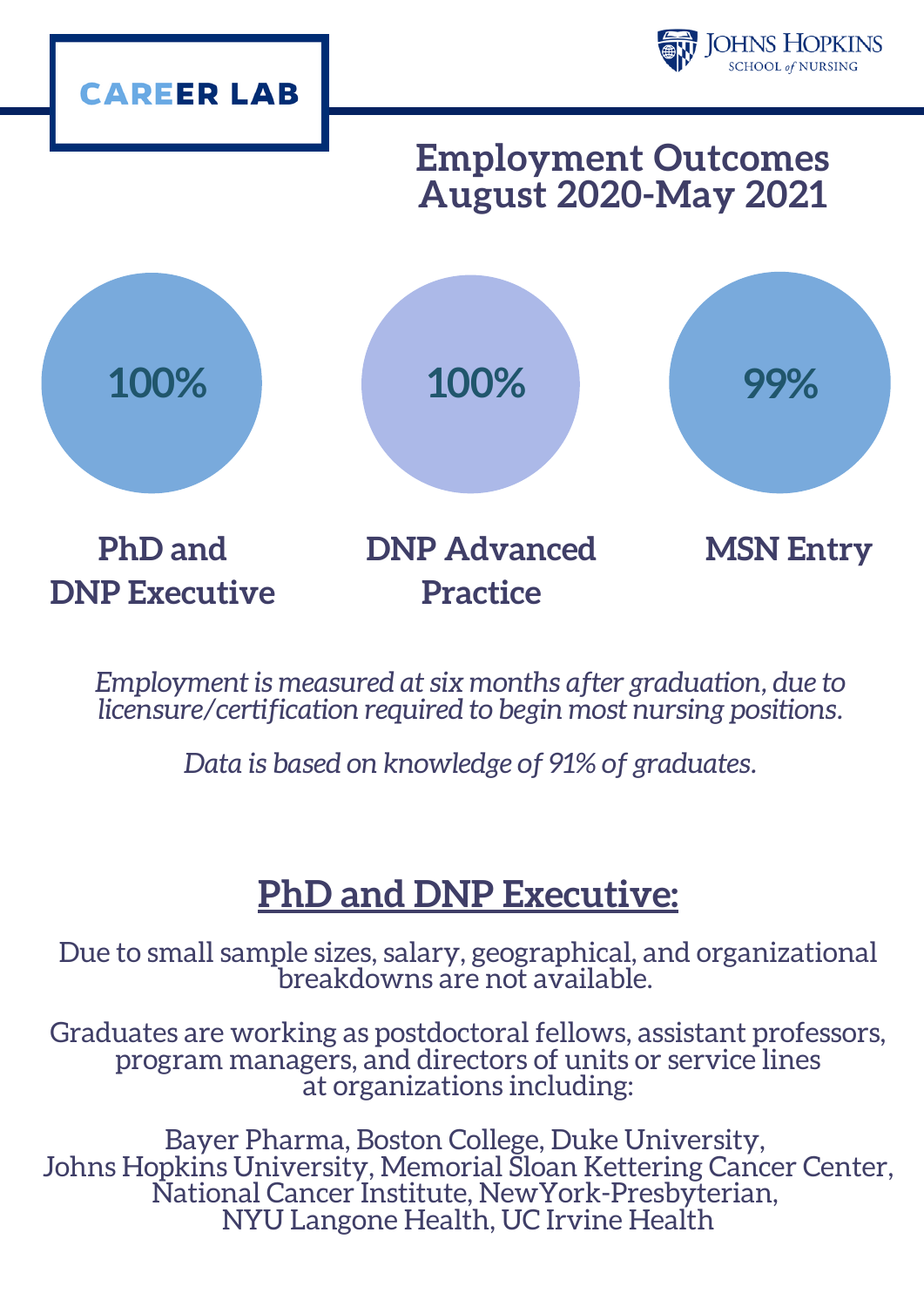# **DNP Advanced Practice:**



# *Most Common States:*



**Total States Represented:** 11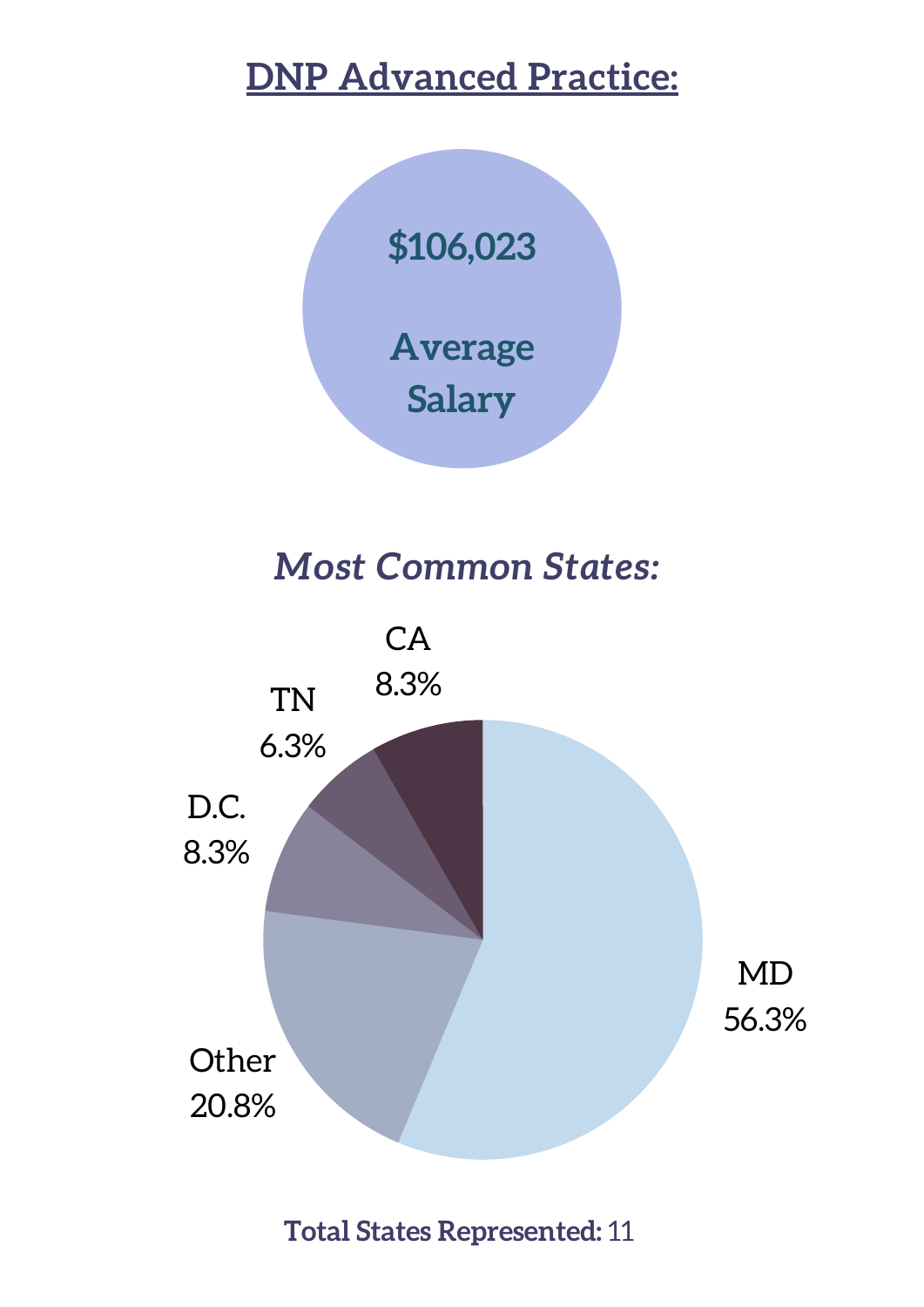### **DNP Advanced Practice, Cont.:**

### *Most Common Organizations:*



28.6%

**Other graduates are working at organizations including:**

Leidos Biomedical Research UCSF Benioff Children's Hospital U.S. Department of Veterans Affairs Vanderbilt Medical Center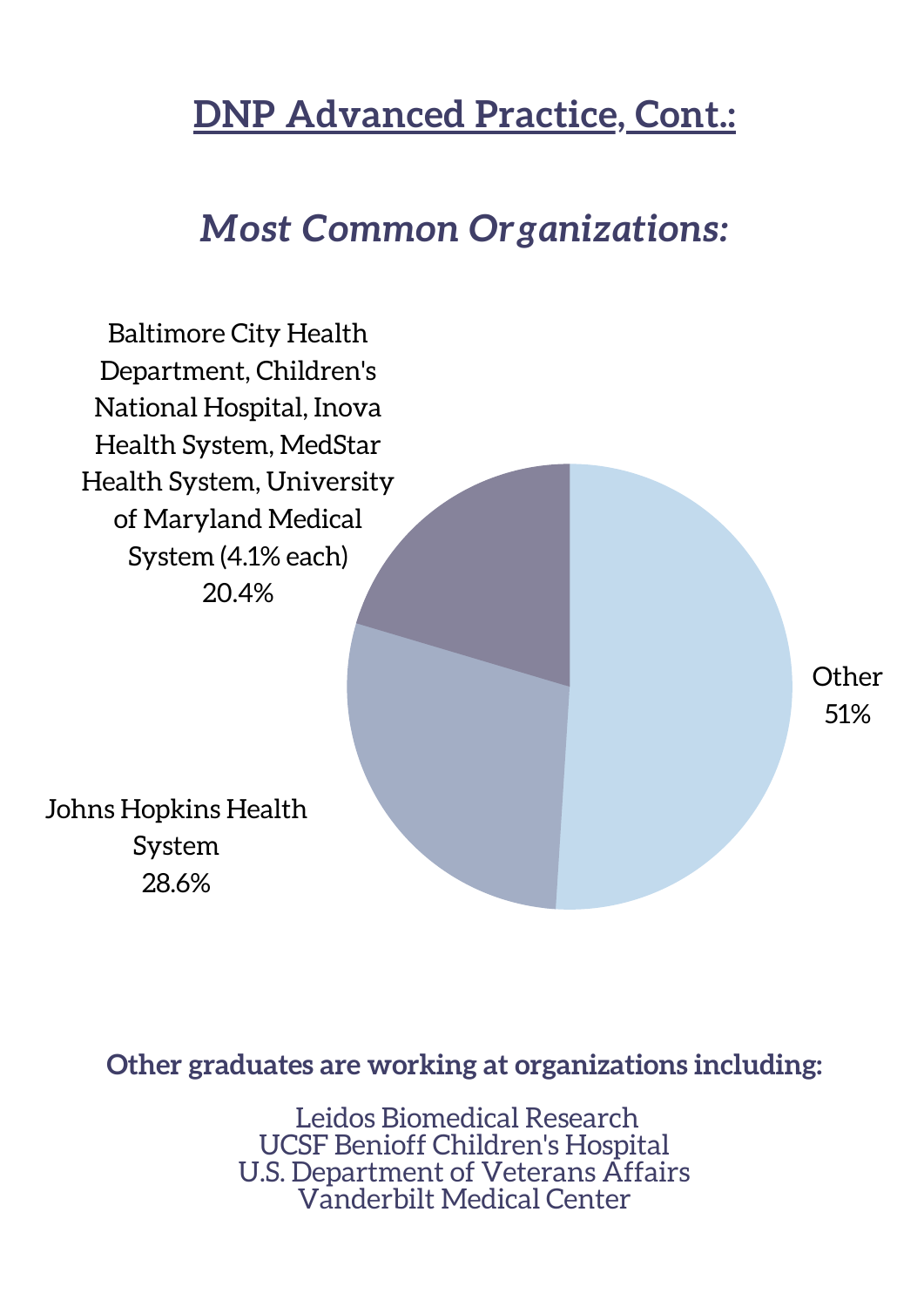#### **MSN Entry:**



#### *Most Common States:*



**Total States Represented:** 26